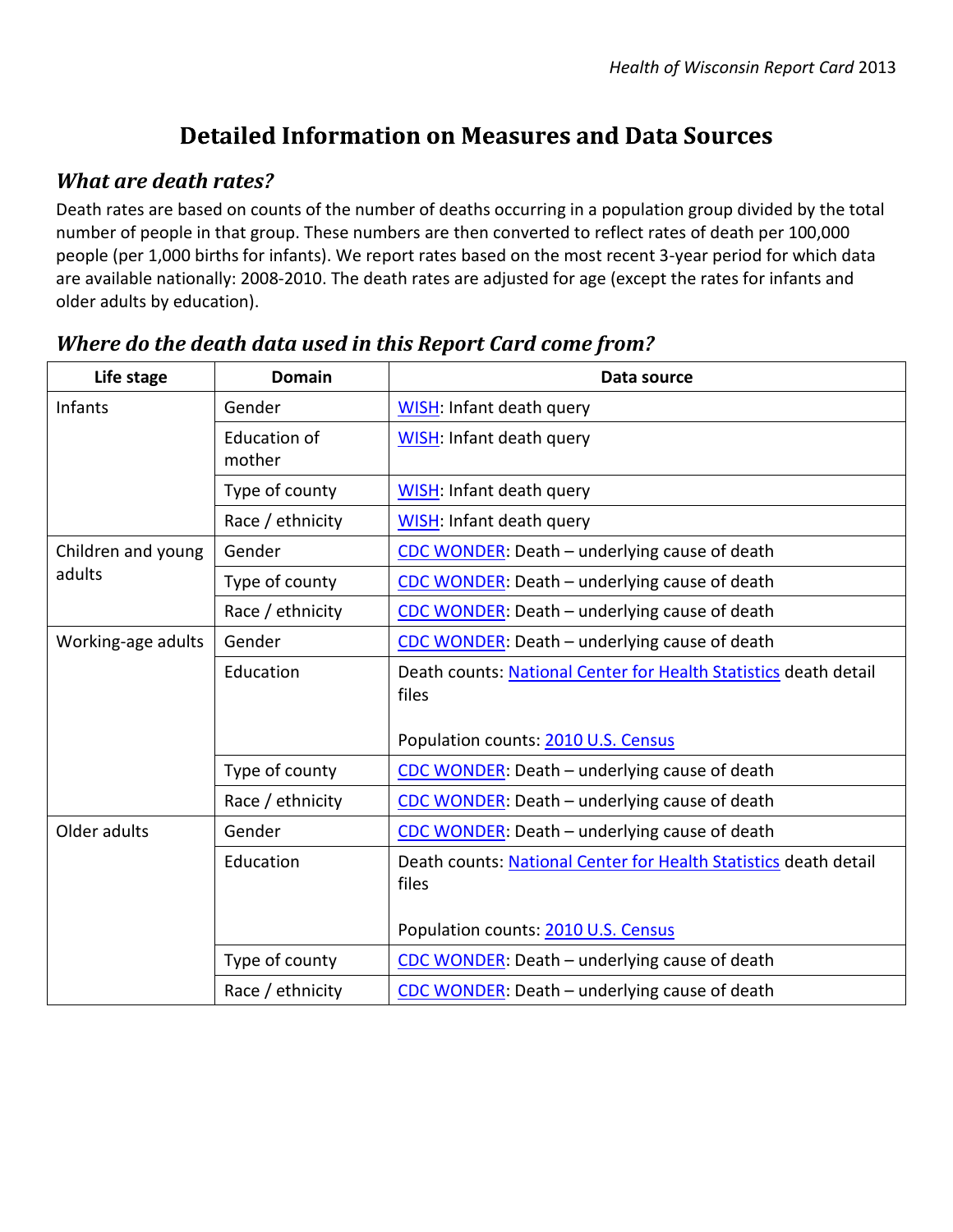### *What are unhealthy days?*

Unhealthy days are a measure of health-related quality of life. We report the mean (average) number of unhealthy days reported per month. The numbers are based on adult (age 25+) respondents' answers to two questions about their health in the past month:

- how many days was your physical health poor?
- how many days was your mental health poor?

We report data for the most recent 3-year period for which data on unhealthy days are available nationally: 2008-2010. The mean number of unhealthy days per month are adjusted for age.

For more information on unhealthy days, see How Should We Measure Health-Related Quality of Life in [Wisconsin?](http://uwphi.pophealth.wisc.edu/publications/other/briefReportv01n01.pdf) on the UWPHI website.

# *Where do the unhealthy days data used in this Report Card come from?*

All of the unhealthy days data are from the [Behavioral Risk Factor Surveillance System](http://www.cdc.gov/brfss) for the years 2008- 2010.

# *Why isn't a measure of health-related quality of life included for infants and children?*

The unhealthy days data used in this Report Card are from the Behavioral Risk Factor Surveillance System, which conducts surveys of adults ages 18 and older. Although some other measures of health-related quality of life – such as general health status – exist for children and adolescents, the measure of healthy days is not readily available for individuals under 18 across the United States. Unhealthy days data for young adults ages 18-24 were not included in the Report Card because this age group is combined with children, for whom unhealthy days data are not available nationally.

## *Which measures are adjusted for age?*

**Death rates:** All death rates are adjusted for age, except the rates for infants – because these rates are not typically adjusted for age – and older adults by education – because census denominators by age were not readily available for those 65 years and older. Data obtained from WONDER and WISH were requested as ageadjusted numbers in the queries. Death rates by education for working age adults were adjusted using the age groups of 25-34, 35-44, and 45-64, and population weights from the U.S. 2000 Standard Population.

**Unhealthy days:** The mean values for unhealthy days per month for working age adults were adjusted for age using the age groups of 25-34, 35-44, 45-54, and 55-64 and population weights from the U.S. 2000 standard population. The mean values for unhealthy days per month for older adults were adjusted for age using the age groups 65-74 and 75+ and population weights from the US 2000 standard population.